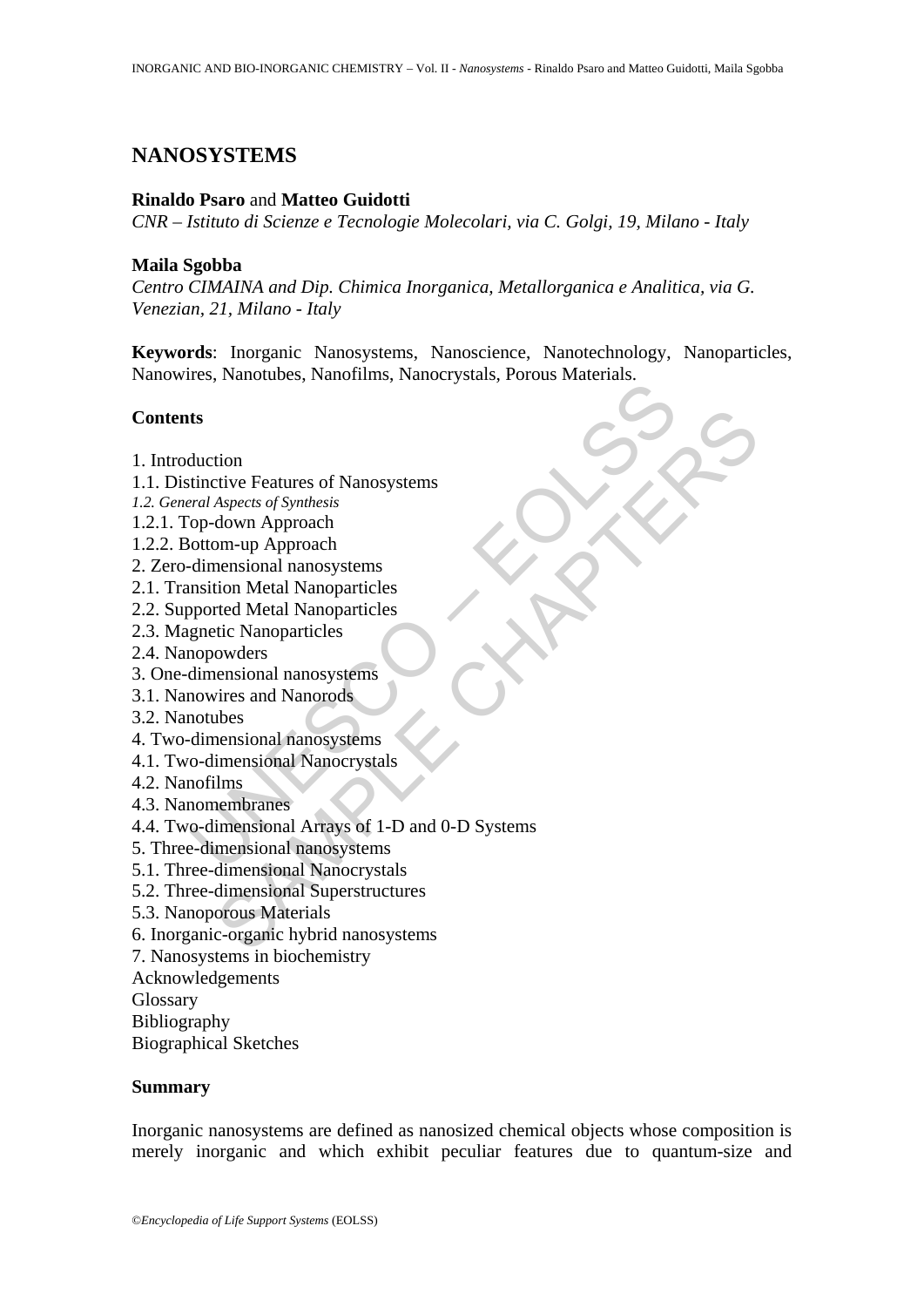sms, and the amorphous nanofilms and nanomembranes are cor<br>mensional nanosystems consist of both crystalline an<br>uctures, such as nanocrystals and a very large variety of orderect<br>materials. Three-dimensional arrangements geometrical effects. Two are the general synthetic pathways by which nano-objects are obtained: the so-called 'top-down' and 'bottom-up' approaches. Mainly in the latter method, chemistry plays a unique role in assembling and building up nanometric units from smaller ones. The nanosystems can be defined and classified according to the hierarchical order of dimensionality. Zero-dimensional systems include pseudospherical objects such as nanoclusters and nanoparticles, supported onto inorganic bulk supports as well as in colloidal solutions, or ceramic nanopowders. One-dimensional systems take into account carbon-based, metal-based or even oxide-based systems in which the extension over one dimension is predominant over the other two, such as solid nanofibers, nanowires or nanorods, as well as hollow nanotubes. As twodimensional nanosystems, the crystalline flat nanometric materials, such as nanodiscs or nanoprisms, and the amorphous nanofilms and nanomembranes are considered. Then, three-dimensional nanosystems consist of both crystalline and amorphous nanostructures, such as nanocrystals and a very large variety of ordered nanoarranged porous materials. Three-dimensional arrangements can be also created from simpler components, as nanoparticles or nanorods, and superstructures or superlattices with improved features are thus obtained.

moindled analysystems consist of both crystalline and amorph<br>terials. Three-dimensional arrangements can be also created manorary<br>terials. Three-dimensional arrangements can be also created from sim<br>s, as nanoparticles or The description, the synthesis, the properties and the main applications in technology and industry of the chemical systems at nanoscale most commonly found in inorganic chemistry are here summarized and reviewed. Finally, few highlights are given on inorganic-organic hybrid nanosystems and on systems with applications in biochemistry, as these subjects are on the borderline with organic chemistry and biology.

## **1. Introduction**

The prefix "nano" has found in last decade an ever-increasing application to different fields of the knowledge. Nanoscience, nanotechnology, nanomaterials or nanochemistry are only a few of the new nano-containing terms that occur frequently in scientific reports, in popular books as well as in newspapers and that have become familiar to a wide public, even of non-experts.

The prefix comes from the ancient Greek *να̃νος* through the Latin *nanus* meaning literally *dwarf* and, by extension, *very small*. Within the convention of International System of Units (SI) it is used to indicate a reduction factor of  $10<sup>9</sup>$  times. So, the nanosized world is typically measured in nanometers (1 nm corresponding to  $10^{-9}$  m) and it encompasses systems whose size is above molecular dimensions and below macroscopic ones (generally  $> 1$  nm and  $< 100$  nm).

# **1.1. Distinctive Features of Nanosystems**

Inorganic nanosystems are defined as the chemical objects whose composition is merely inorganic and which exhibit new phenomena due to quantum-size effects and to the occurrence of large amounts of surfaces and interfaces because of their reduced size in the nanometer scale (1 - 100 nm). In fact, isolated molecules exhibit properties that follow quantum mechanical rules, while the chemical and physical properties of bulk materials obey the laws of classical mechanics. In the middle, nanosystems display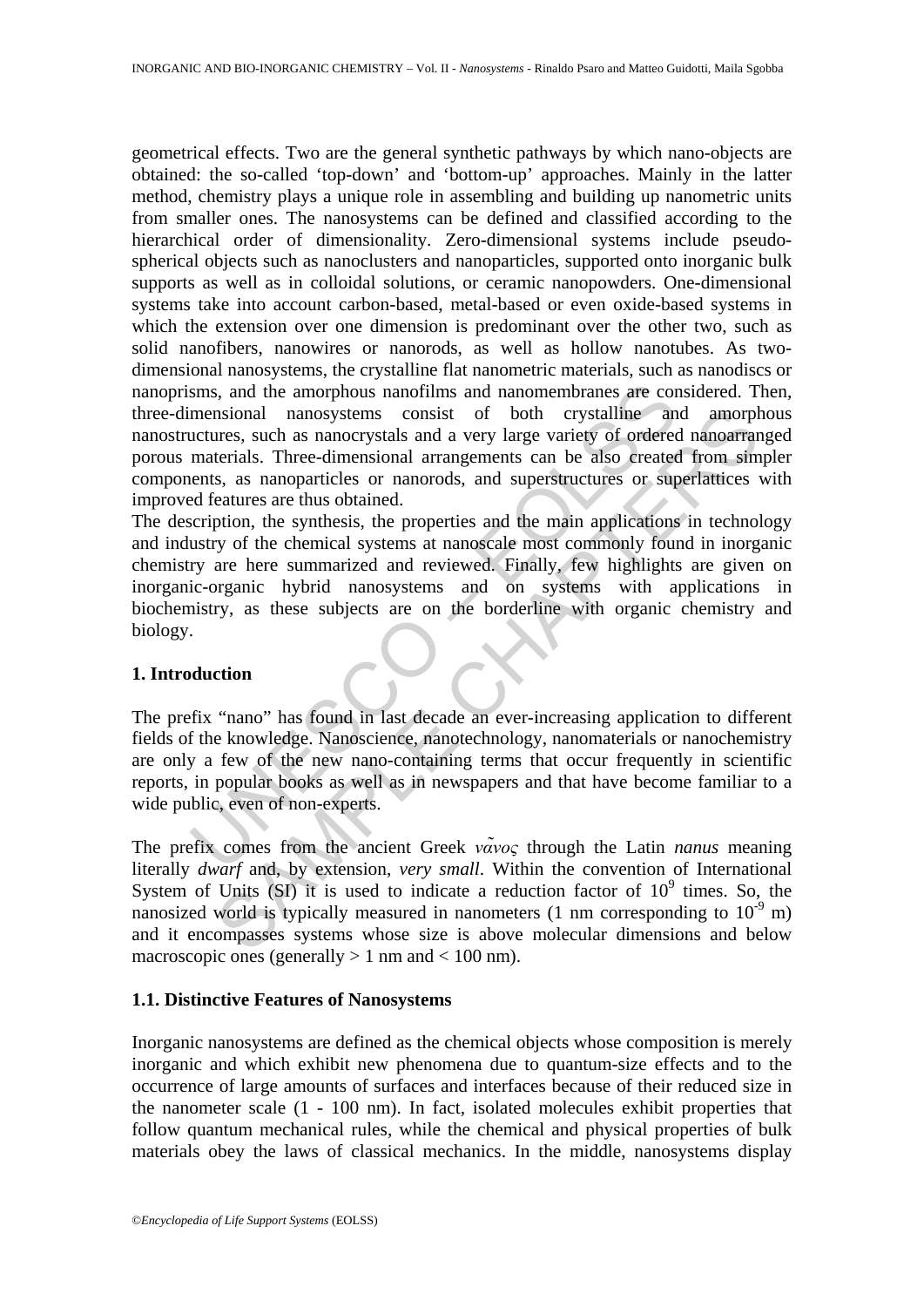electronic, photochemical, electrochemical, optical, magnetic, mechanical or catalytic properties that differ significantly not only from those of molecular units, but also from those of macroscopic systems.

Quantum-size effects arise in nanosized objects because their global dimensions are comparable to the characteristic wavelength for fundamental excitations in materials. These excitations (including the wavelength of electrons, photons and so on) carry the quanta of energy through materials and therefore govern the dynamics of their propagation and conversion from one form to another. However, if the size of the structures falls in the same order of magnitude of these characteristic wave functions, the propagation and the behavior of quanta are noticeably perturbed and thus quantum mechanical selection rules, which are not usually evident at larger scale, appear. For example, in the case of metals, typical "metallic" properties, like conductivity, decrease when the size is reduced and when the number of constituent atoms in the sample is significantly diminished. Indeed, the electronic conduction band of a metal gradually evolves from continuous levels of a bulk infinite material into discrete states as a function of size reduction, resulting in an increase in the band-gap energy (Scheme 1).



Nanoscale materials also exhibit size-dependent magnetic behavior. For instance, at very small sizes, magnetic nanoclusters have a single magnetic domain and the strongly coupled magnetic spins of each atom combine cooperatively to give rise to a system with a single "giant" spin.

In addition, nanosized materials possess very high surface to volume ratios because of the fine grain size and they are characterized by a very large amount of lowcoordination number atoms at edge and corner sites. Such preponderance of surfaces is a major reason for the change in chemical behavior of materials at the nanoscale. The atoms in nanostructures have a higher average energy than atoms in larger structures,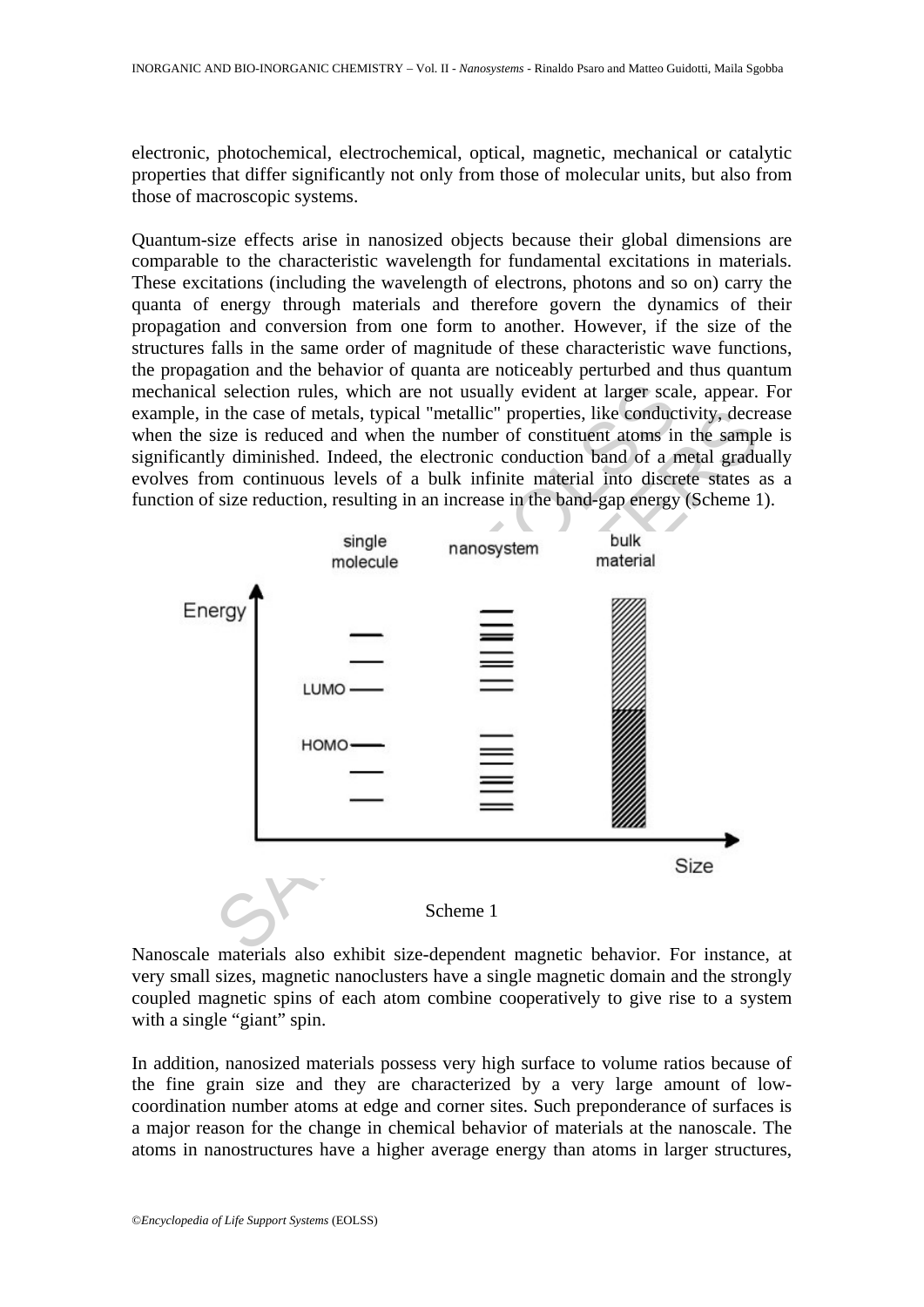because most of them are surface atoms. Consequently, the activity of a catalytic material can be exponentially improved as the catalyst is reduced in size at the nanoscale. In summary, in the nanometric world, the properties of nanosystems are remarkably affected by sometimes minor changes in size, shape or surface state of the structures. Indeed, three factors, namely (1) synthesis, (2) composition and structure and (3) functional properties, represent the essential relations in nanoscience.

# **1.2. General Aspects of Synthesis**

operties and their reciprocal interactions. An efficient control of si s essential during the preparation of nanobuilding blocks with<br>pes that can lead to the creation of new devices and technologies<br>ances. To do this, two is essential during the preparation of nanobuilding blocks with different that can lead to the creation of new devices and technologies with improvades are purses. To do this, two opposite, but complementary approaches are Atoms and molecules are the essential building blocks of every object. The manner in which things are constructed with these basic units is vitally important to understand their properties and their reciprocal interactions. An efficient control of the synthetic pathways is essential during the preparation of nanobuilding blocks with different sizes and shapes that can lead to the creation of new devices and technologies with improved performances. To do this, two opposite, but complementary approaches are pursued. One is a top-down strategy of miniaturizing current components and materials, while the other is a bottom-up strategy of building ever-more-complex molecular structures atom by atom or molecule by molecule. These two different methods highlight the organization level of nanosystems as the crossing point hanging between the worlds of molecular objects and bulk materials.

The top-down approach has been advanced by Richard Feynman in his often-cited 1959 lecture stating that "there is plenty of room at the bottom" and it is ideal for obtaining structures with long-range order and for making connections with macroscopic world. Conversely, the bottom-up approach was pioneered by Jean-Marie Lehn (revealing that "there is plenty of room at the top") and it is best suited for assembly and establishing short-range order at the nanoscale. The integration of the two techniques is expected to provide, at least in principle, the widest combination of tools for nanofabrication.

# **1.2.1. Top-down Approach**

The top-down approach is based on miniaturizing techniques, such as machining, templating or lithographic techniques. Top-down methods usually start from patterns generated at larger scale (generally at microscale) and then they are reduced to nanoscale. A key advantage of the top-down approach is that the parts are both patterned and built in place, so that no further assembly steps are needed.

By means of electronic, ionic or X-ray lithography, a monolith can be cut step by step in order to generate a *quantum well* (a bidimensional structure, with two finite dimensions) at first, then a *quantum wire* (a monodimensional structure, one finite dimension), and finally a *quantum dot* (a zero-dimensional structure, all the dimensions being in nanoscale). Current short-wavelength optical lithography methods can reach dimensions not less than 100 nanometers (the traditional threshold definition of the nanoscale). Extreme ultraviolet and X-ray sources are being developed to allow lithographic printing techniques to reach dimensions from 10 to 100 nanometers, but the principal limits are still due to the difficulty of beam focalization. Likewise, scanning beam techniques such as electron-beam lithography provide patterns down to about 20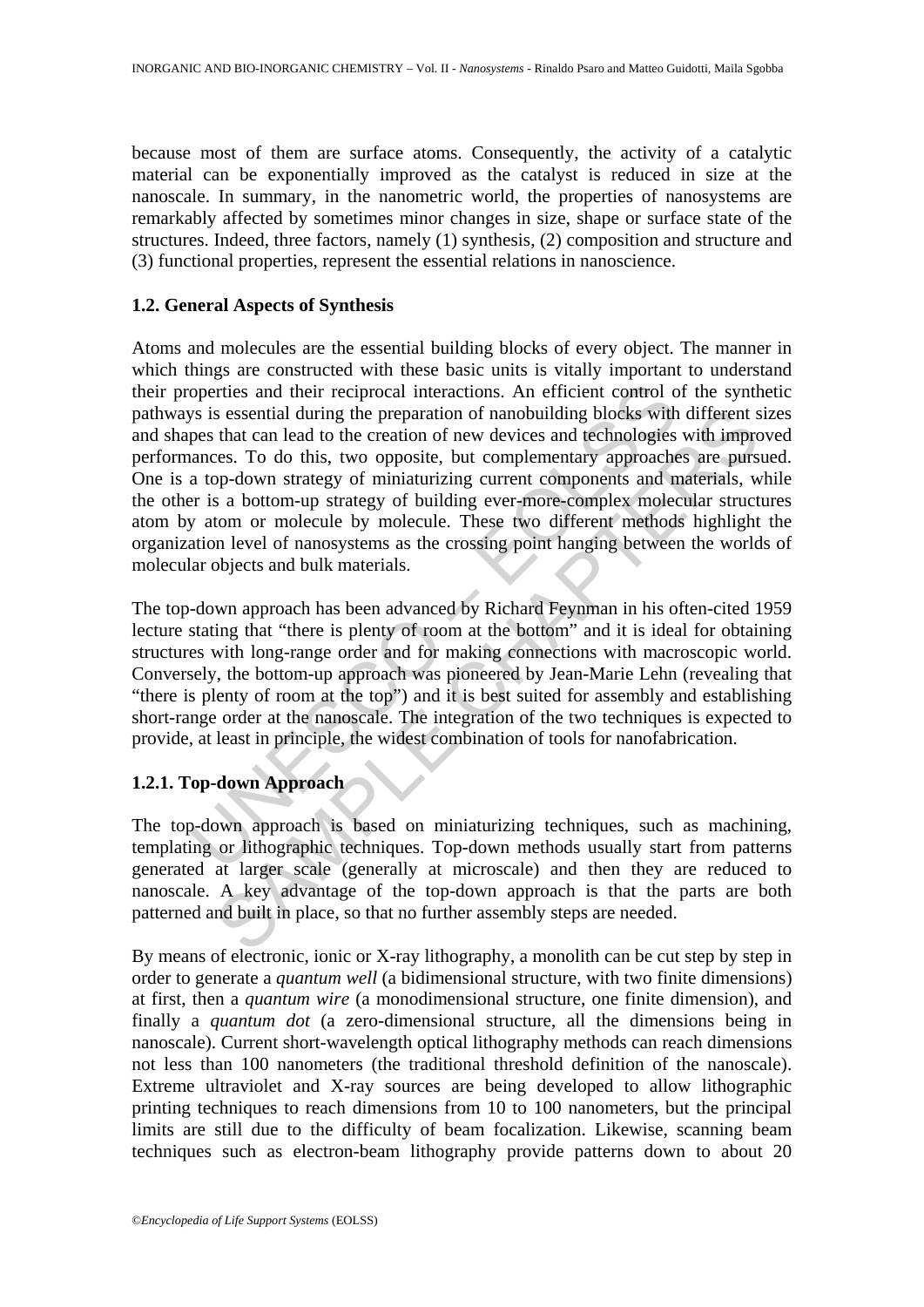nanometers and still-smaller features are obtained by using scanning probes to deposit or remove thin layers.

The general procedure of mechanical printing techniques consist on making a master "stamp" by a high-resolution lithographic technique, as described above, and then applying this stamp, or subsequent copies of it, to a surface to mould the pattern. The last step is to remove the thin layer of the masking material under the stamped regions. These nanoscale printing techniques offer several advantages due to the possibility to use a wide variety of materials with curved surfaces.

As a general drawback, these techniques are not cheap and require a complex manufacturing. In addition, top-down methodologies: (1), even if they work well at the microscale, they collide with some difficulties at nanoscale dimensions and (2) they usually lead to the formation of bidimensional structures and hence, as they are carried out by the addition or subtraction of patterned layers, they cannot easily give rise to the production of arbitrary three-dimensional objects.

It is worth underlining that the development in the top-down methodology was mainly driven from the traditional disciplines of materials engineering and physics, whereas the role of inorganic chemists has been minor in the exploitation of these techniques.

### **1.2.2. Bottom-up Approach**

cturing. In addition, top-down methodologies: (1), even if they wale, they collide with some difficulties at nanoscale dimension lead to the formation of bidimensional structures and hence, as the addition or subtraction o (a) they collide with some difficulties at nanoscale dimensions and (2)<br>at to the formation of bidimensional structures and hence, as they are can<br>addition or subtraction of patterned layers, they cannot easily give rise t Bottom-up, or self-assembly, approaches to nanofabrication involve gradual additions of atoms or groups of atoms. This technique uses chemical or physical forces operating at the nanoscale to assemble basic units into larger structures. The chemical growth of nanometer-sized materials often implies colloidal or supramolecular systems and it frequently passes through phase transformations, such as vapor deposition on surfaces or precipitation of a solid phase from solution. Inspiration for bottom-up approaches comes from biological systems, where nature has employed chemical forces to create essentially all the structures needed by life. Researchers try to mimic nature's ability to produce small clusters of specific atoms, which can then self-assemble into moreelaborated structures (Figure 1).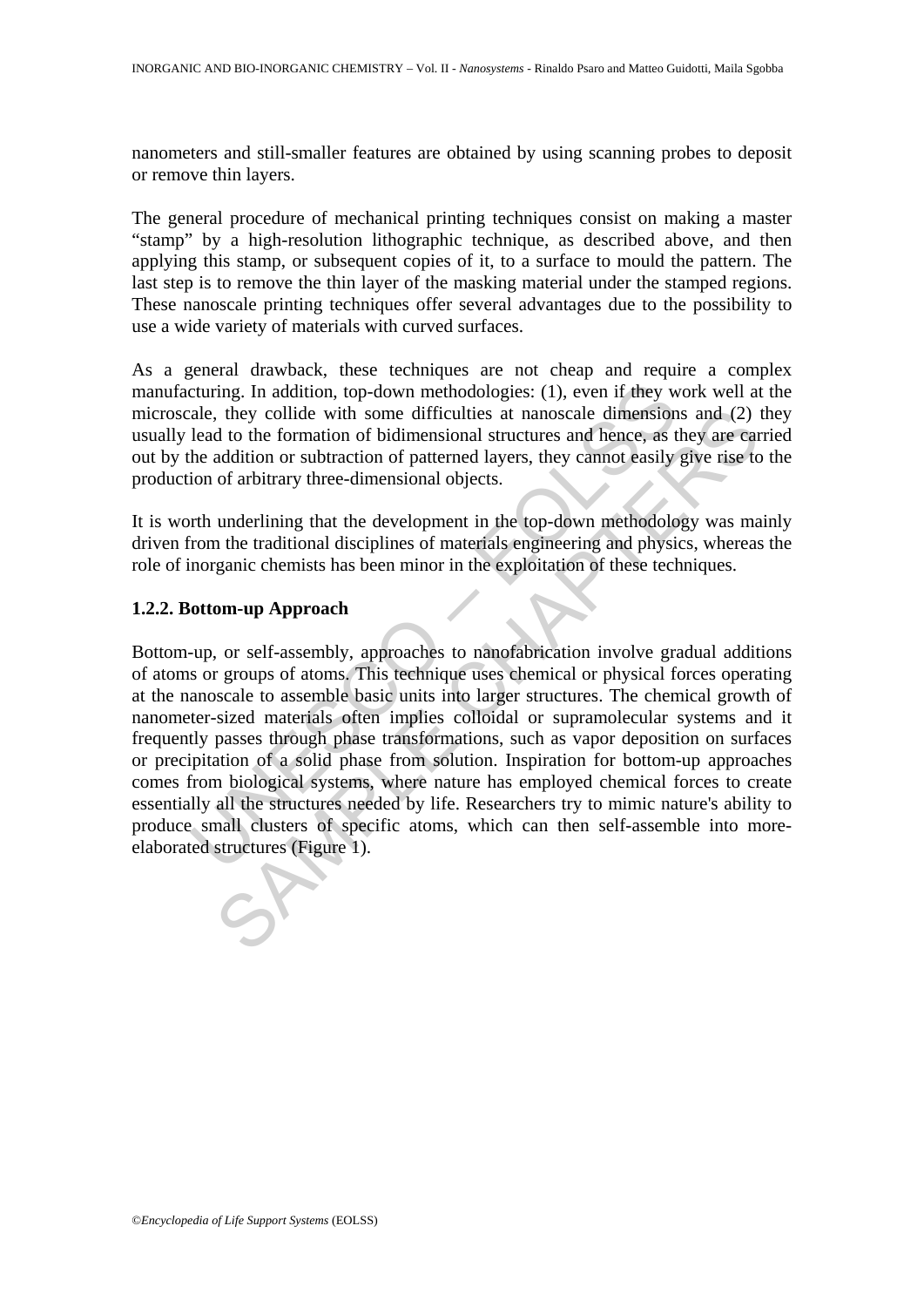

Figure 1. Bottom-up approach. The precursors (left) can react and assemble to form nanosystems with a large variety of shapes and sizes (right), depending on the reaction conditions.

Bottom-up approach. The precursors (left) can react and assemble to forms with a large variety of shapes and sizes (right), depending on the react<br>conditions.<br>
Correct conditions.<br>
Correct conditions.<br>
Correct conditions.<br> In order to reach the desired shape and dimension of the new nanosystem, the nucleation and growth of the material have to be directed and controlled. This synthesis approach is of sure the most stimulating for the chemist. Indeed, bottom-up approaches, starting from single atoms and molecules have more affinity with chemistry and molecular biology, as much of chemistry already implicates the control of nanodimensional objects or the self-assembly of molecules into larger structures.

As main advantages, bottom-up techniques display a wide variety of preparation methods, they allow a good control onto scale dimension, even from atomic or molecular level, and they are not as expensive as top-down approaches. Nevertheless, the advent of pre-programmed self-assembling of arbitrarily large systems, with complexity comparable to that found in natural systems, is still a challenge.

In the following chapters, the attention will be focused only onto inorganic nanosized structures and the nanosystems will be defined and classified according to the hierarchical order of dimensionality: zero-dimensional systems, including spherical, pseudo-spherical or point-like objects; one-dimensional systems, in which the extension over one dimension is predominant over the other two, such as nanorods, nanowires, nanofibers, nanotubes; two-dimensional systems, such as flat or membrane-like materials, nanosheets and nanoscale discs; three-dimensional systems, both crystalline and amorphous nanostructures as well as porous and non-porous materials, which exhibit nanometric features, even if they extend over the three dimensions.

-

- -

©*Encyclopedia of Life Support Systems* (EOLSS)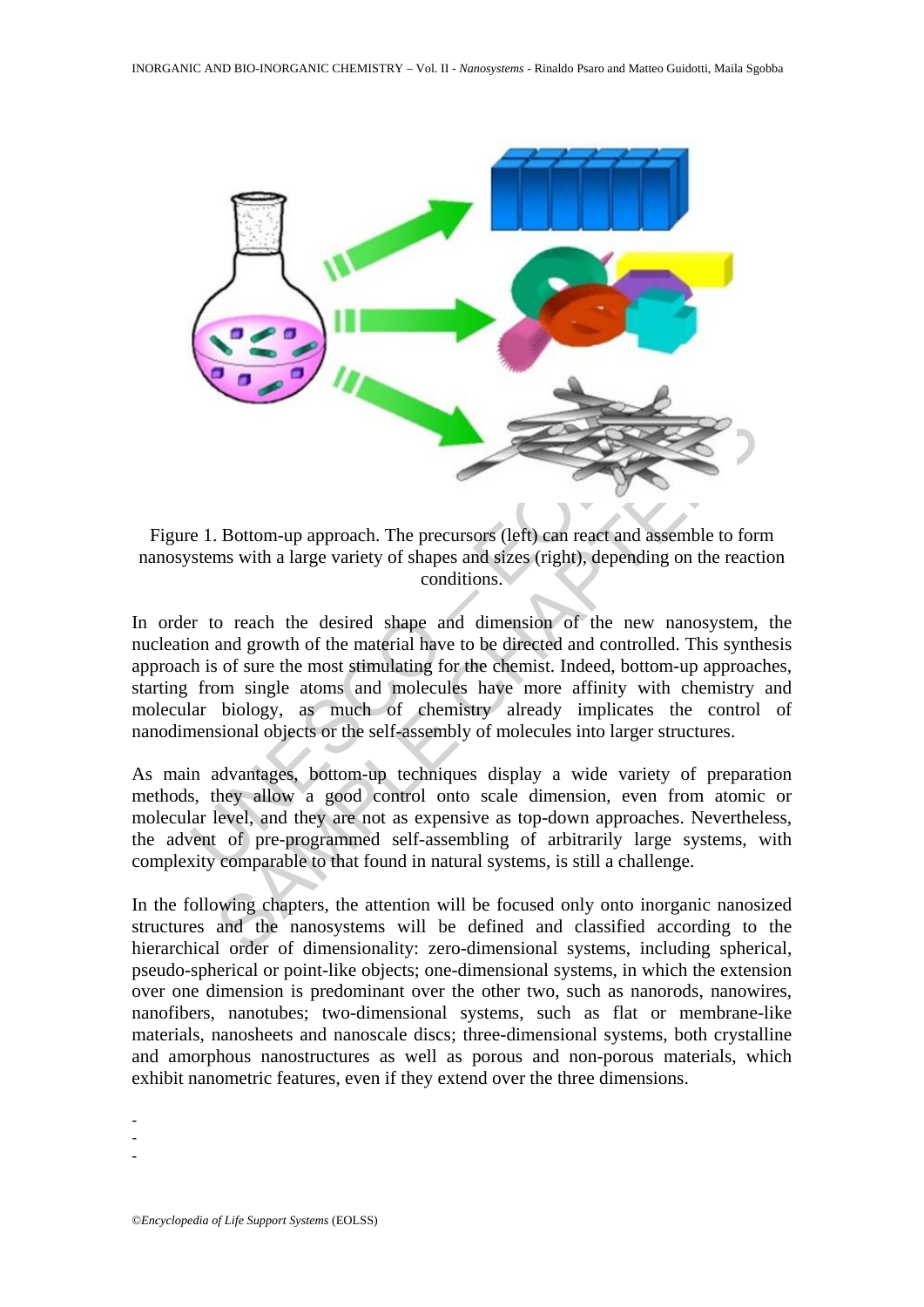# TO ACCESS ALL THE **50 PAGES** OF THIS CHAPTER, Visit[: http://www.eolss.net/Eolss-sampleAllChapter.aspx](https://www.eolss.net/ebooklib/sc_cart.aspx?File=E6-100-14-00)

#### **Bibliography**

Bal R., Tada M. and Iwasawa Y. (2005). Surfactant-promoted novel reductive synthesis of supported metallic Cu nanoclusters and their catalytic performances for selective dehydrogenation of methanol, *Chem. Commun*., 3433–3435. [A new way to prepare supported nano-sized metallic Cu clusters by using the surfactant].

Ozin G. and Arsenault A. (2005). *Nanochemistry A Chemical Approach to Nanomaterials*, RSC Publishing. [The first textbook for teaching nanochemistry and adopts an interdisciplinary and comprehensive approach to the subject].

Joachim C. (2005). To be nano or not to be nano? *Nature Materials* **4**, 107-109. [A critical comment about the definition of nanoscience and the application of "nano" prefix in scientific literature].

Bert P. and Bianchini C. (2004). *Platinum-free electrocatalyst materials for fuel cells*, PCT Int. Appl. WO 2004/036674. [HYPERMEC™ high performance platinum-free catalysts for the fuel cell industry. Methods for preparation. anodes and cathodes are also provided].

Bönnemann H. and Nagabhushana K.S. (2004). Advantageous Fuel Cell Catalysts from Colloidal Nanometals, *Journal of New Materials for Electrochemical Systems* **7**, 93-108. [A report on wet chemical reduction methods used for the preparation of mono-, bi- and multi-metallic colloidal nanomaterials and electrocatalysts from them].

*mmun.*, 3433-3435. [A new way to prepare suppored nano-sized metalnet Cummun., 3433-3435. [A new way to prepare suppored nano-sized metalnet Cu and Arsenault A. (2005). *Nanochemistry A Chemical Approach to Nan* emissive I Arsenault A. (2005). Nanochemistry A Chemical Approach to Nanomaterials,<br>
(The first textbook for teaching nanochemistty and adopts an interdisciplinary<br>
ree approach to the subject].<br>
2005). To be nano or not to be nan Cushing Brian L., Kolesnichenko Vladimir L. and O'Connor Charles J. (2004). Recent Advances in the Liquid-Phase Syntheses of Inorganic Nanoparticles, *Chem. Rev*., **104**, 3893-3946. [This review will discuss nanoparticles syntheses by coprecipitation, sol-gel processing, microemulsions, hydrothermal/solvothermal methods, templated syntheses, and biomimetic syntheses. Where appropriate, considerable background material is presented to provide the uninitiated reader with sufficient understanding of the underlying principles and theories of the synthetic methodologies].

Dumestre F., Chaudret B., Amiens C., Renaud P. and Fejes P. (2004). Superlattices of Iron Nanocubes Synthesized from Fe $[N(SiMe<sub>3</sub>)<sub>2</sub>],$  *Science*, **303**, 821-822. [An example how magnetic nanoparticles may be assembled into 2-D or 3-D superlattices].

Rotello V. (2004). *Nanoparticles. Building Blocks for Nanotechnology*, 284 pp. New York, USA: Springer. [A chemical approach to nanoparticle formation and the assembly of simple systems into structured ones].

Schmid G. (2004). *Nanoparticles: From Theory to Application*, Wiley-VCH, Weinheim. [An introduction to the science of nanoparticles, from fundamental principles to their use in novel applications. A relevant reference for chemists and materials scientists working with and developing nanoparticle systems].

Alexeev O. S. and Gates B. C. (2003). Supported Bimetallic Cluster Catalysts, *Ind. Eng. Chem. Res.*, **42**, 1571-1587. [A comprehensive overview on synthesis, structural characterization, and catalysis by supported bimetallic clusters].

Hyeon T. (2003). Chemical Synthesis of Magnetic Nanoparticles, *Chem. Commun.*, 927-934. [A comprehensive discussion of the synthesis of various magnetic nanoparticles using colloidal chemical synthetic procedures].

Johnson B.F.G. (2003). Nanoparticles in catalysis, *Topics Catal.,* **24**, 147-159. [Studies of new forms of highly active supported catalysts derived from supported carbonylate clusters—nanocatalysts ].

Martin J. E., Odinek J., Wilcoxon J. P., Anderson R. A., and Provencio P*.* (2003). *J. Phys. Chem. B* **107**, 430-434. [A summary of the research on the melting point of metal nanoclusters].

Dick K., Dhanasekaran T., Zhang Z. and Meisel D. (2002). Size-Dependent Melting of Silica-Encapsulated Gold Nanoparticles, *J. Am. Chem. Soc.* **124**, 2312-2317. [An example as the size decreases to the nanometer scale, the thermodynamic, properties are significantly altered from those of either the bulk or the single molecule.]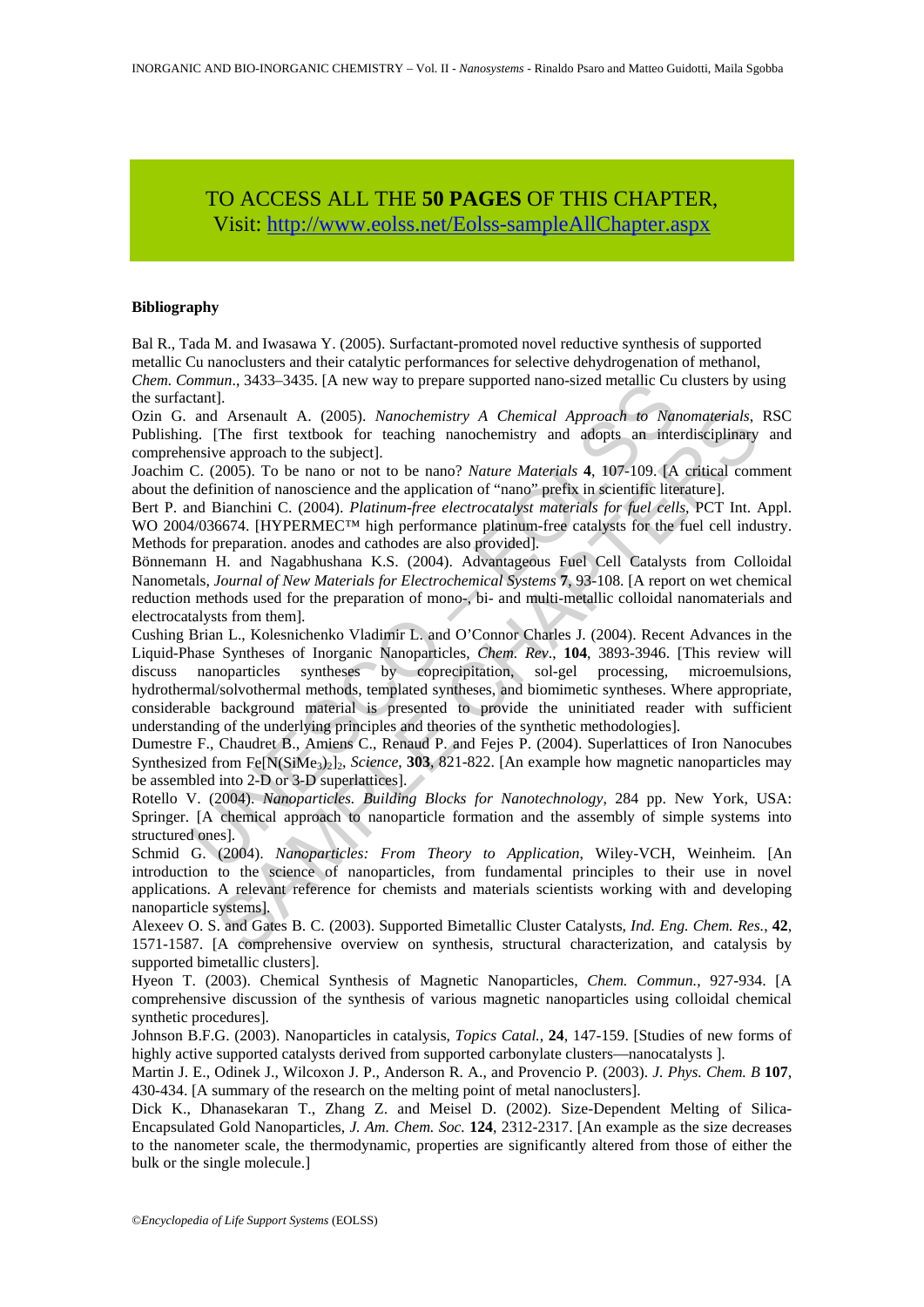Pacholski C., Kornowski A., Weller H., (2002). Self-Assembly of ZnO: From Nanodots to Nanorods, *Angew. Chem. Int. Ed*., **41**, 1188-1191. [An example of oriented attachment process for the synthesis of 1-D shaped nanostructures].

El-Sayed M. A. (2001). Some Interesting Properties of Metals Confined in Time and Nanometer Space of Different Shapes, *Acc. Chem. Res.* **34**, 257-264. [A comprehensive description of some of the observed new chemical, optical, and thermal properties of metallic nanocrystals when their size is confined to the nanometer length scale and their dynamical processes are observed on the femto- to picosecond time scale].

Feldheim D. L., Foss Colby A. and Foss Colby A. J. (2001). *Metal Nanoparticles: Synthesis, Characterization, and Applications*, Marcel Dekker, New York/Basel. [A study of the synthesis, characterization and applications of nanoparticle structural, optical and electronic properties. The work emphasizes how size, shape and surface chemistry affect particle performance].

Jana N. R., Gearheart L. and Murphy C. J. (2001). Wet chemical synthesis of silver nanorods and nanowires of controllable aspect ratio, *Chem. Commun.*, 617-618. [Using a seed-mediated growth approach in a rodlike micellar media, silver nanorods of varied aspect ratio were prepared from nearly spherical 4 nm silver nanoparticles].

Jun Y., Lee S. M., Kang N. J. and Cheon J. (2001). Controlled Synthesis of Multi-armed CdS Nanorod Architectures Using Monosurfactant System *J. Am. Chem. Soc.*, **123**(21), 5150-5151. [Example of synthesis of CdS multipods with various synthesis].

Klabunde K. J. (2001). *Nanoscale Materials in Chemistry*, Wiley-Interscience, New York. [explores the vast potential of nanomaterials, including chemical synthesis methods, bonding theories, and applications].

s of controllable aspect ratio, *Chem. Commun.*, 617-618. [Using a seed<br>in a rodike micellar readia, silver nanorods of varied aspect ratio were pret<br>4 am silver nanoparticles].<br>e.e S. M., Kang N. J. and Cheon J. (2001). C is other emerge in tensor<br>and Solution and Tomagnetics and Chemental means the spectrator witer analytic and CHAP and CHAP and CHAP and CHAP and CHAP and CHAP and CHAP and CHAP and CHAP and CHAP and CHAP and and of nanomet Sanchez C.., Soler-Illia G. J. de A.A., Ribot F., Lalot T., Mayer C. R. and Cabuil V. (2001). Designed hybrid organic-inorganic nanocomposites from functional nanobuilding blocks, *Chem. Mater.*, **13** (10), 3061-3083. [This article describes nanoparticule-based hybrids in which the core integrity of inorganic nanobuilding blocks is preserved. The development of a large variety of new structurally well-defined clusters or nanoparticles into complex architectures is presented].

Shipway, A. N. and Willner, I. (2001). Nanoparticles as structural and functional units in surfaceconfined architectures, *Chem. Commun.* **20**, 2035-2045. [Functional nanoparticles confined in 2-D arrangements provide unique photonic, electronic and catalytic properties].

Boston. Peng X., Manna L., Yang W., Wickham J., Scher E., Kadavanich A. and Alivisatos A. P. (2000). Shape control of CdSe nanocrystals *Nature* **404**, 59-61. [First example of control of the growth kinetics of the II–VI semiconductor cadmium selenide].

De Jong K. P. and Geus J. W. (2000). Carbon nanofibers: catalytic synthesis and applications. *Catal. Rev. Sci. Eng.* **42**(4), 481-510. [A review on carbon-based nanofibers and nanotubes].

Flahaut E., Peigney A., Laurent Ch.and Rousset A. (2000). Synthesis of single-walled carbon nanotube– Co–MgO composite powders and extraction of the nanotubes. *J. Mater. Chem.*, **10**, 249-252. [An example of synthesis of single- and double-walled carbon nanotubes].

Rao C. N. R., Kulkarni G. U., Thomas P. J. and Edwards P. (2000). Metal nanoparticles and their assemblies, *Chem.Soc. Rev.* **29**, 27-35. [Metal nanoparticles and their assemblies into ordered one-, twoand three-dimensional structures and the potential applications in nanodevices of these structures].

Soong R. K., Bachand G.D., Neves H. P., Olkhovets A. G., Craighead H. G. and Montemagno C. D. (2000). Powering an Inorganic Nanodevice with a Biomolecular Motor, *Science* **290**, 1555-1558. [An example of ATPase biomolecular motor-powered nanomechanical device].

Makovich, G., Collier, C. P., Henrichs, S. E., Remacle, F., Levine, R. D. and Heath, J. R. (1999). Architectonic quantum dot solids, *Acc. Chem. Res.*, **32**, 415-23. [Preparation of 2-D quantum dot superlattices are described here ].

O'Handley R. C. (1999). *Modern Magnetic Materials*, Wiley, New York. [A graduate textbook].

Siegal Richard W., Evelyn Hu and Mihail Roco C. (1999). *Nanostructure Science and Technology*, Kluwer Academic. [This report reviews the status of research and development in nanoparticles, nanostructured materials, and nanodevices worldwide, with particular focus on comparisons between the United States and other leading industrialized countries].

Fendler J.H. (1998). *Nanoparticles and Nanostructured Films. Preparation, Characterization and Applications*, Wiley-VCH, Weinheim. [In this concise handbook leading experts give a broad overview of the field of nano-sized materials]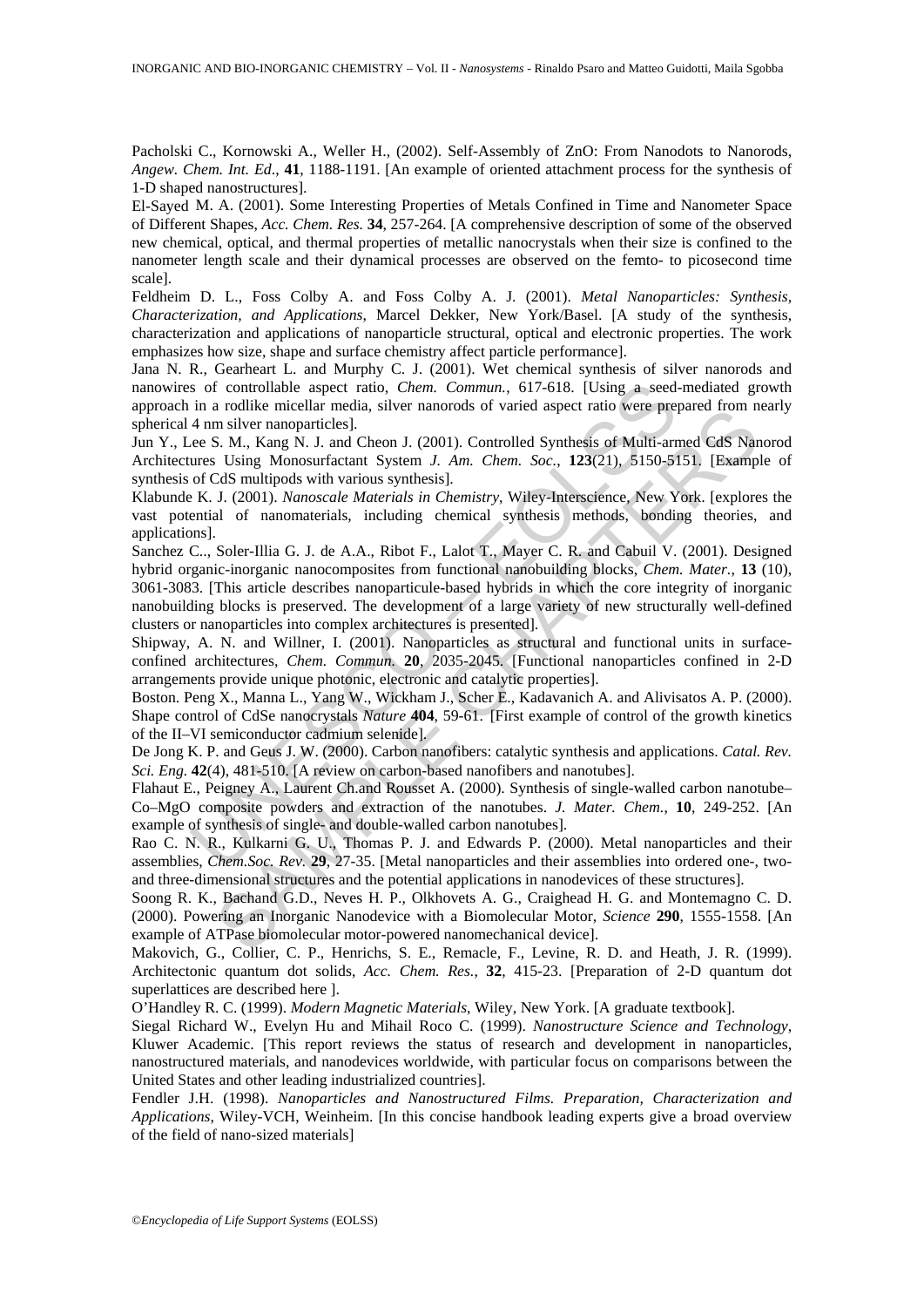Corma A. (1997). From microporous to mesoporous molecular sieve materials and their use in catalysis, *Chem. Rev.* **97**, 2373-2419. [A general review on the synthesis and application in catalysis of nanostructured porous materials, such as zeolites, zeotypes and related molecular sieves].

Haruta M. (1997). Size- and Support-dependency in the Catalysis of Gold, *Catal. Today* **36**, pp. 153-166. [A comprehensive overview on the unique catalytic nature of supported gold].

Lambert R. M. and Pacchioni G. (1997). Chemisorption and Reactivity of Supported Clusters and Thin Films, *NATO ASI Series E*, Vol. **331**. Kluwer, Dordrecht. [This volume describes experimental and theoretical approaches to the surface chemistry and catalytic behavior of metals, metal oxides and metal/metal oxide systems].

Williams D. B. and Carter C. B. (1996). *Transmission Electron Microscopy*, Plenum, New York. [A textbook for Materials Science].

Leslie-Pelecky D. L. and Rieke R. D. (1996). Magnetic Properties of Nanostructured Materials, *Chem. Mater.*, **8**, 1770-1783. [This article introduces a classification of nanostructure morphology according to the mechanism responsible for the magnetic properties].

Amabilino, D. B. and Stoddart, J.F. (1995). Interlocked and intertwined structures and superstructures, *Chem. Rev.*, **95**, 2725-2828. [A lesson about new chemical designs].

Westwater J., Gosain D. P., Tomiya S. and Usui S. (1995). Nanoscale silicon whiskers formed by silane/gold reaction at 335°C *Materials Letters* **24**, 109-112. [The first synthesis of silicon nanowires according the VLS mechanism].

Ponec V. and Bond G.C. (1995). *Catalysis by metals and alloys*, Elsevier, Amsterdam. [The book is a good guide of every postgraduate student and also scientist practising in the field of metal and alloy catalysis].

anism responsible for the magnetic properties].<br>
o., D. B. and Stoddart, J.F. (1995). Interlocked and intertwined structures an<br>
o., D. B. and Stoddart, J.F. (1995). Narothed designs].<br>
ethe V.S. Srechanism].<br>
It also a an Brust M., Walker M., Bethell D., Schriffin D. and Whyman R. (1994). Synthesis of Thiol-derivatised Gold Nanoparticles in a Two-phase Liquid-Liquid System, *J. Chem. Soc., Chem. Commun*., 801-802. [The fast growth of the research in the field of metal nanoparticles has followed the publication of this seminal work].

Klabunde K. J. (1994). *Free Atoms, Clusters and Nanoscale Particles*, Academic Press, San Diego. [This book presents coherent and systematic coverage of the broad and dynamic field of free atom and cluster atom chemistry. Metal atoms, clusters, and particles are covered in sequence with the Periodic Table].

Schmid G. (1994). *Clusters and Colloids: From Theory to Applications*, VCH Press, New York. [A comprehensive overview of the rapidly developing field of cluster science (naked metal clusters, clusters stabilized by ligands, clusters in solids, and colloids].

Mie G. (1908). *Ann. Phys.* **25**, 377. [The theory of light absorption of small metal nanoparticles].

Faraday M. (1857). *Philos. Trans. R. Soc.* London **147**, 145. [In this article Faraday defined the "finely dispersed metals" as colloidal solutions of metals].

#### **Biographical Sketches**

**5.** a. and Soludart, J.r. (1995). Interlocked and metrivaled simulation is such as the section of the RG in 1995). The state of the RG in Equation is 35°C Materials Letters 24, 109-112. [The first synthesis of silicon na **Rinaldo Psaro** was born in Milan (Italy) in 1953. He studied chemistry at the University of Milan (Italy), where he became doctor in chemistry in 1978. He spent two postdoctoral periods in the group of Prof. J. M. Basset at the IRC in Lyon (France) and in the group of Prof. F. S. Stone at the University of Bath (UK), in 1979 and 1983, respectively.

In 1983 he became Research Scientist at the Italian National Research Council (CNR) in Milan and in 1993 he become Research Director in the same institution. Since 1989 until 2005 he has been Contract Professor in Industrial Chemistry (Surface Organometallic Chemistry and Heterogeneous Catalysis) at the University of Milan. He is author or co-author of 2 patents and ca. 150 papers on international journals on the field of surface organometallic chemistry, catalyst characterization and heterogeneous catalysis. His general scientific interests deal with the development of new methods for the preparation of more efficient and eco-compatible catalytic systems for fine chemicals and commodities, to achieve higher performances, simpler preparation methods, conditions allowing for extended recycling. In particular, his studies focus on three kinds of materials: metallic nanoparticles supported on inorganic oxides surfaces; metallic nanostructures entrapped and stabilized in zeolite cages and in mesoporous structures; hybrid molecular-nanoparticle systems supported on inorganic oxides surfaces. Recently in cooperation with a SME he has developed an innovative electrocatalyst for low-temperature fuel cells based on first-row transition metals. He is also responsible for several industrial contracts in catalytic